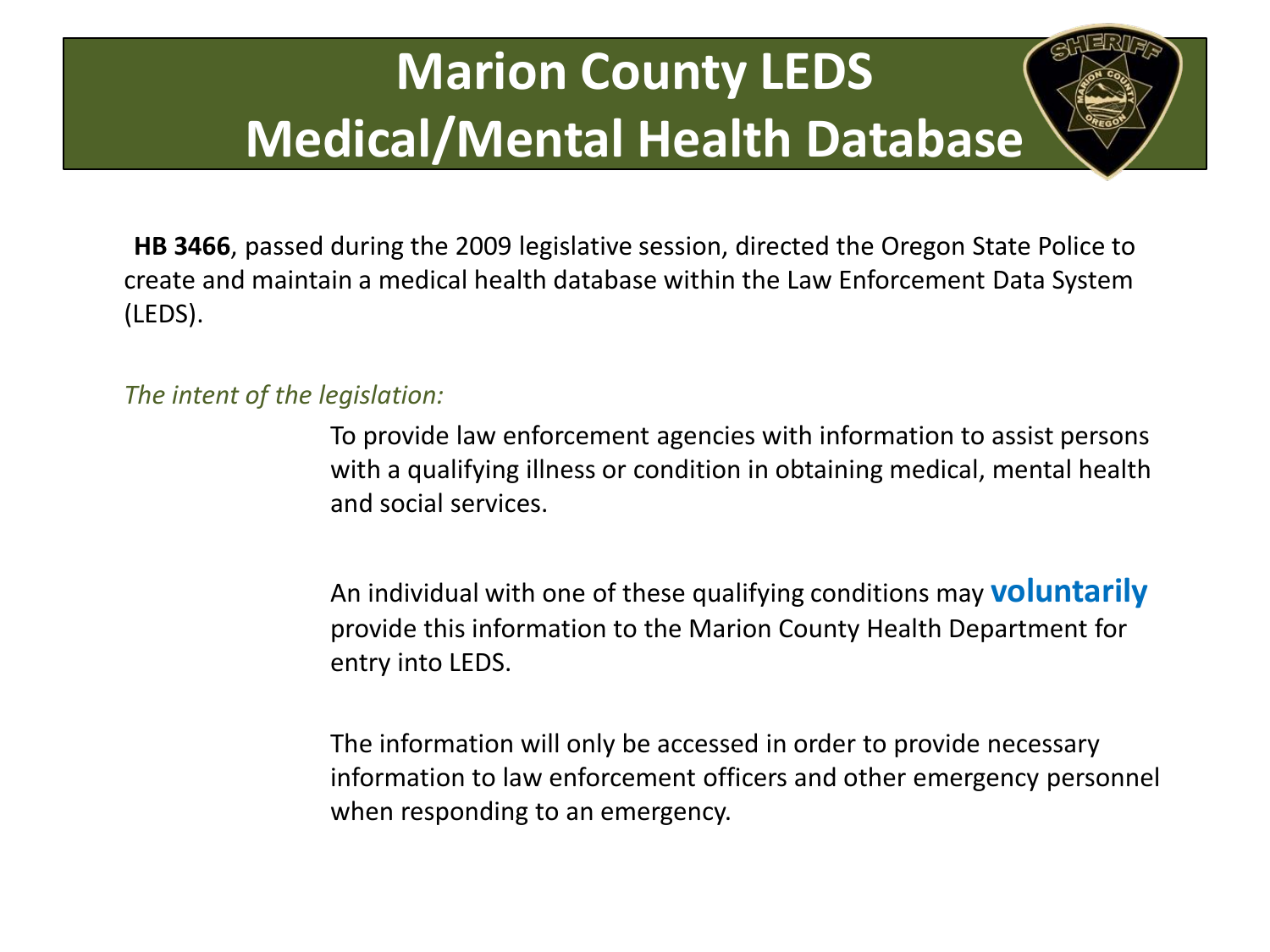

After numerous high profile events involving individuals with mental illness, stakeholders agreed on the importance of three goals:

*(1) protection for at-risk individuals in the community (2) protection for officers working in the field (3) peace of mind for families of at risk individuals*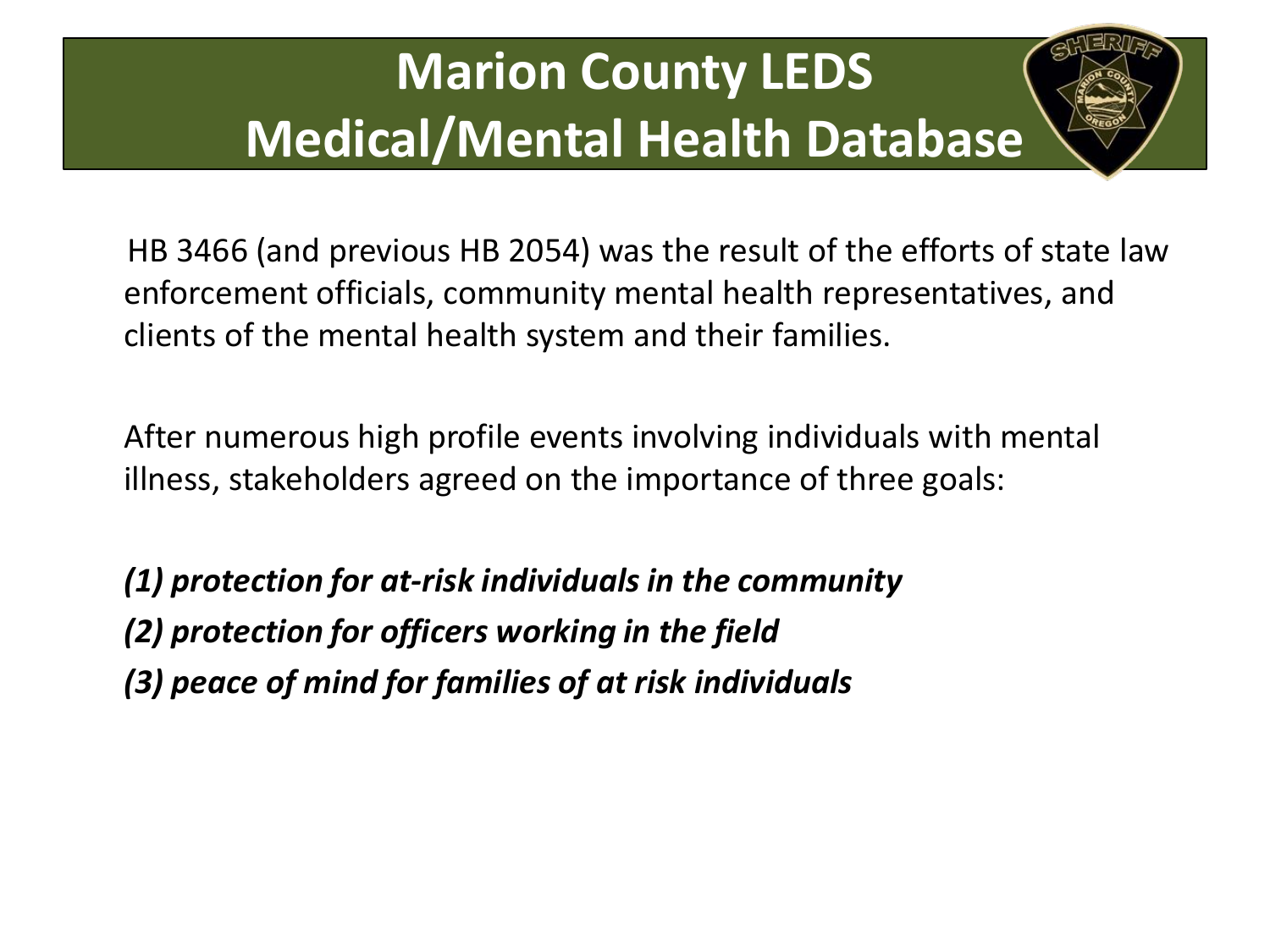

ORS 181A.285 encompasses the language of HB 3466

Directs the Community Mental Health and Developmental disabilities program director to provide an annual report to their Local Public Safety Coordinating Council on the *use of medical health database*

*Started locally in June of 2016:* 

*Collaborative effort of our Crisis Outreach Response Teams, Mobile Crisis Response and the Health Department and the Psychiatric Crisis Center.*

*To date:* 

*(4) individuals have voluntarily entered their information*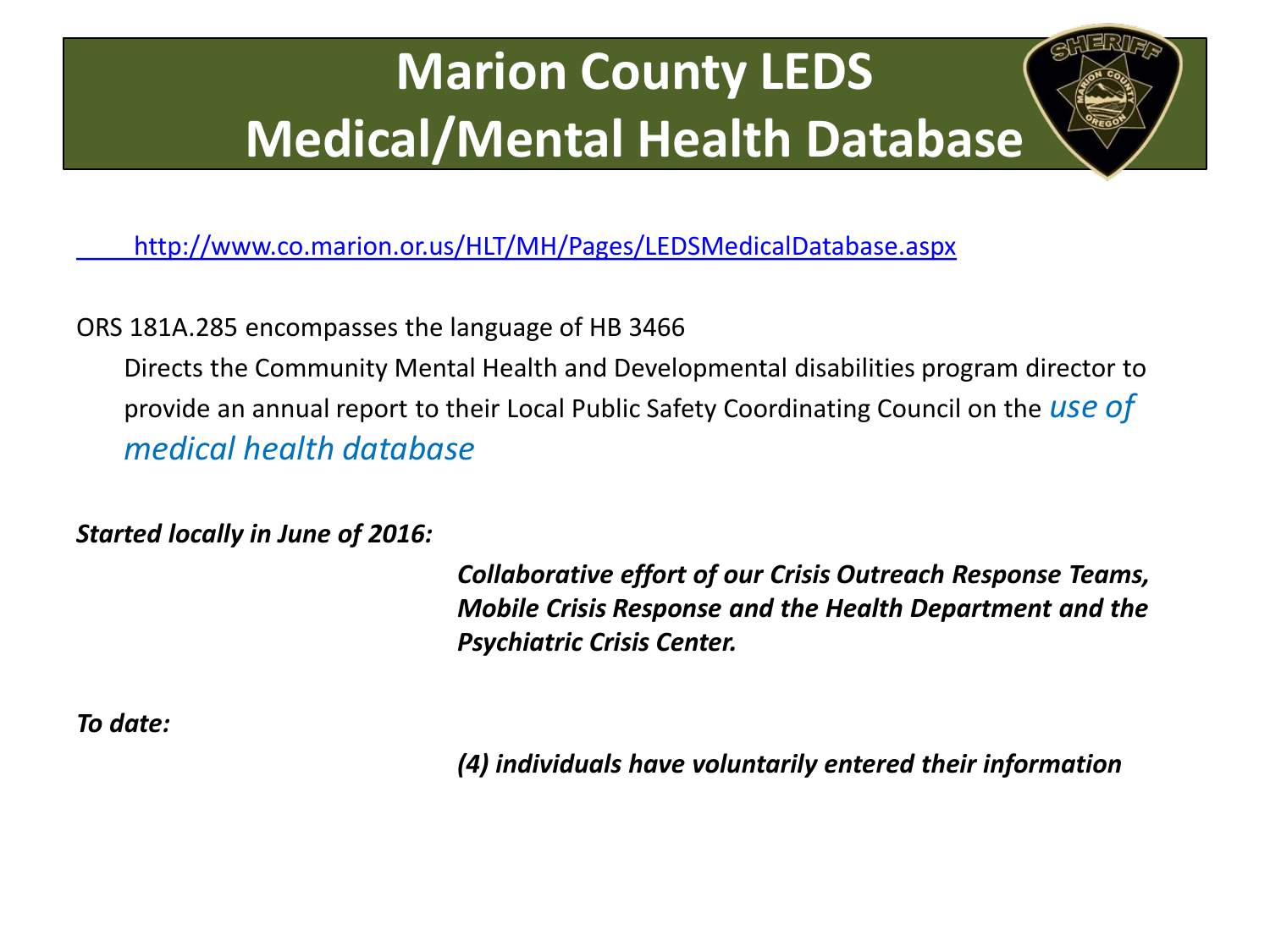#### **ORS 181.641 Training in vehicle pursuit and mental illness recognition**

- The Department of Public Safety Standards and Training shall include in the minimum training required for basic certification as a police officer under ORS [181.665 \(Certification of police officer and certified reserve officer required\)](https://www.oregonlaws.org/ors/2013/181.665):
	- (1) The law, theory, policies and practices related to vehicle pursuit driving and, as facilities and funding permit, vehicle pursuit training exercises; and
	- (2) At least 24 hours of training in the recognition of mental illnesses utilizing a crisis intervention training model, at least one hour of which must include training on the appropriate use of the medical health database described in ORS [181A.285 \(Medical](https://www.oregonlaws.org/ors/2013/181.735)  [health database\).](https://www.oregonlaws.org/ors/2013/181.735)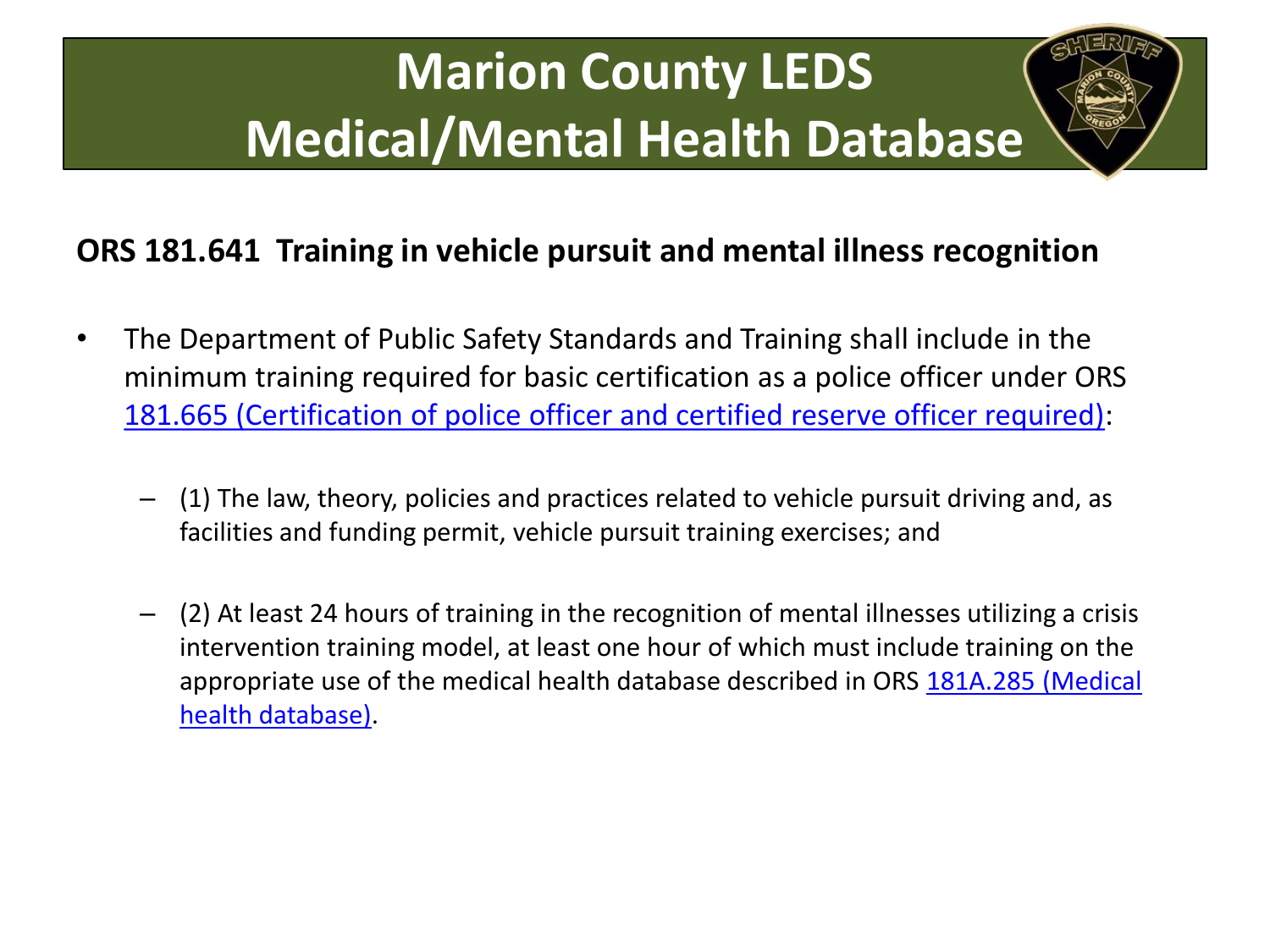*MCRT and CORT 2016 preliminary STATS:*

*MCRT- 524 calls for service:*

| 18               | Jail lodges                                       |
|------------------|---------------------------------------------------|
| $\boldsymbol{3}$ | <b>Director Custodies</b>                         |
| 35               | <b>Medical transports</b>                         |
| 86               | <b>Police Officer Custodies (POC)</b>             |
| 3                | <b>Stabilized in place</b>                        |
| 109              | Voluntary to a medical/mental health facility     |
| 6                | Voluntary to a non-medical/mental health facility |
| 217              | <b>No Action</b>                                  |
| 32               | Unable to locate (left scene)                     |
| 15               | <b>Other resolution</b>                           |